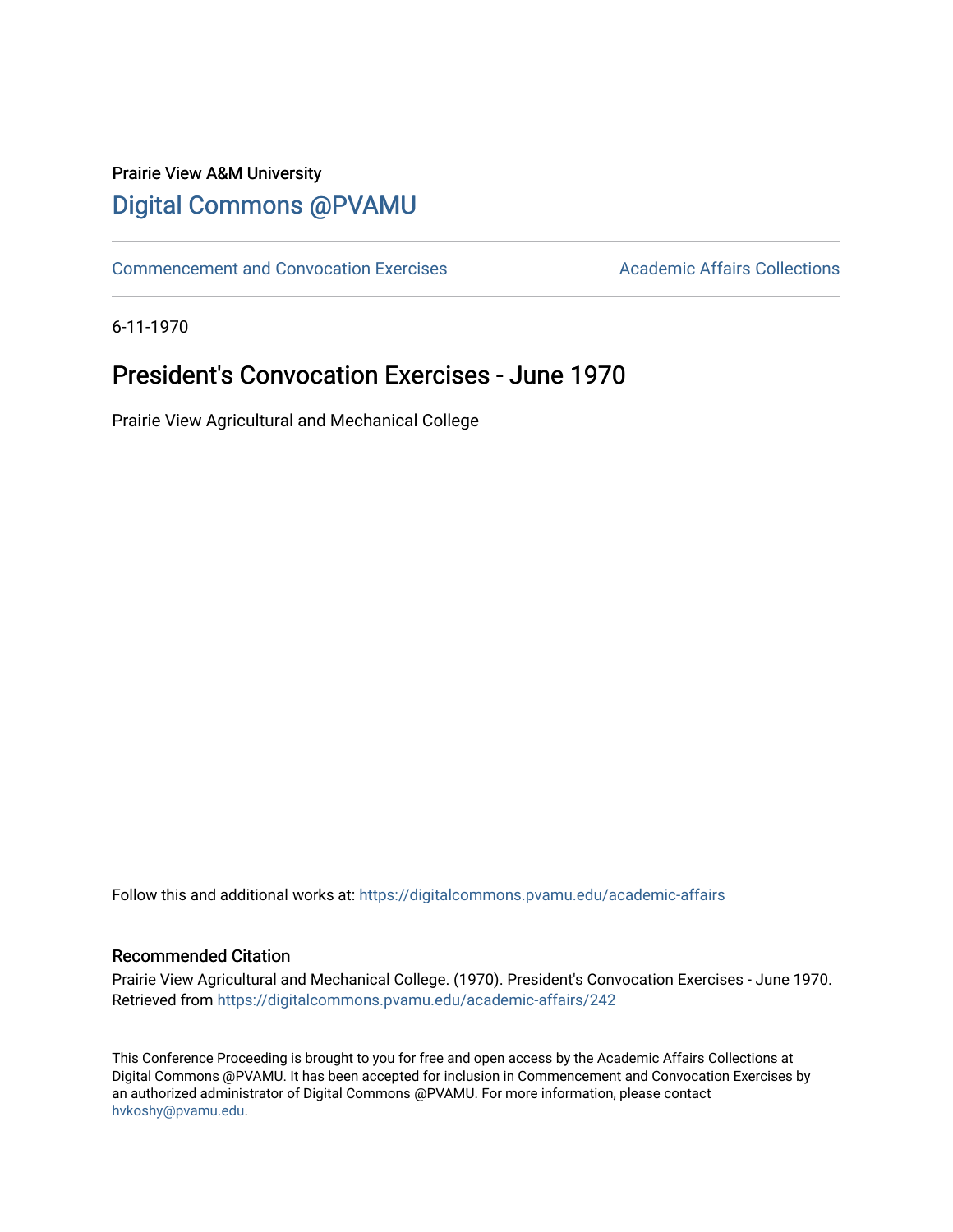# PRAIRIE VIEW AGRICULTURAL AND MECHANICAL COLLEGE OF TEXAS

THEME: "When Preparation Meets Opportunity"

# PRESIDENT'S CONVOCATION

*For All Students* 



THURSDAY, JUNE 11, 1970 AT 10:00 **A.M.** 

Health and Physical Education Building PRAIRIE VIEW, TEXAS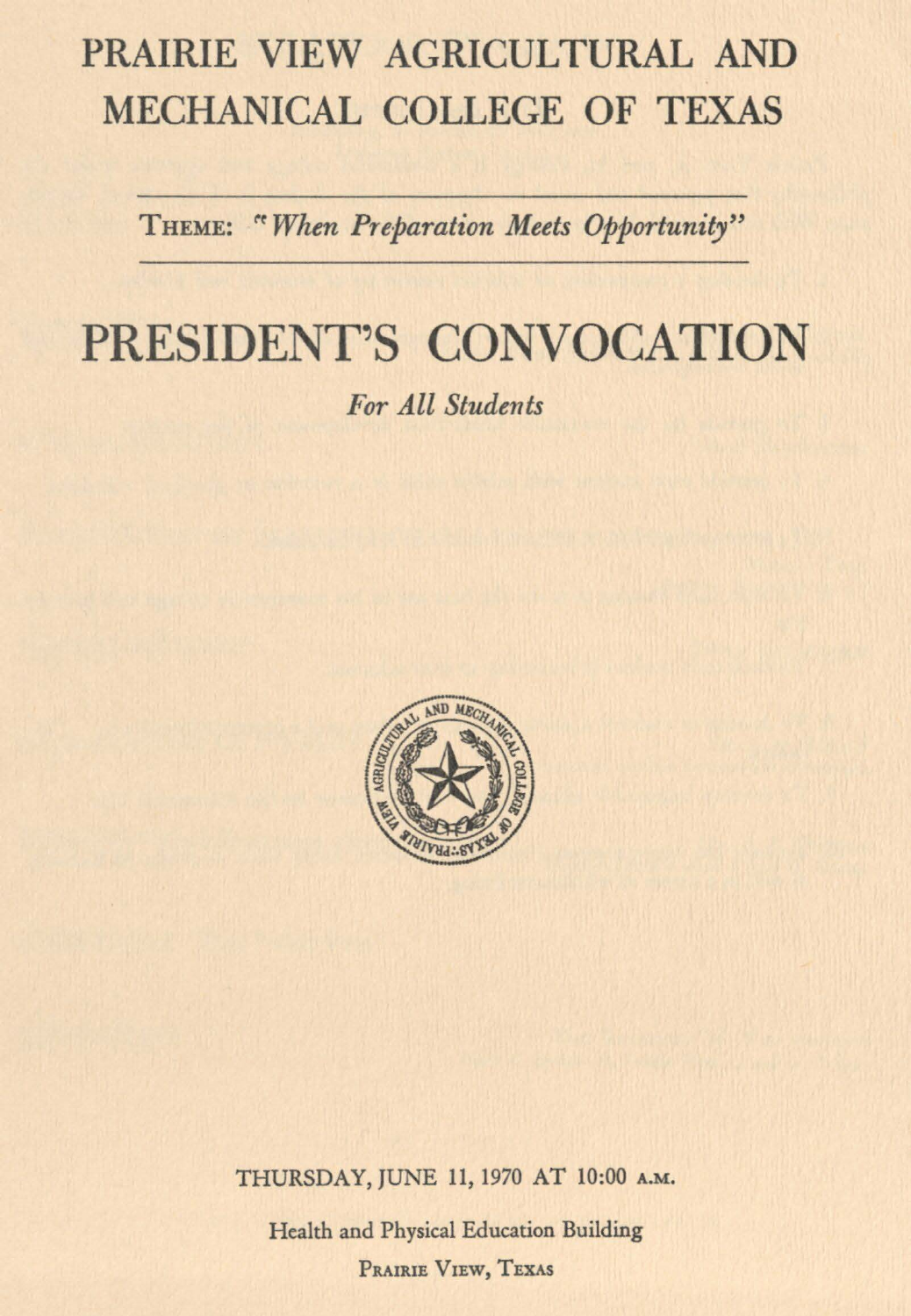### YOU AND YOUR COLLEGE

#### THE PHILOSOPHY

Prairie View A. and M. College is a residential college and operates under the philosophy that personal and social development of the student is of paramount importance. With this in mind the aims and objectives of the residential college. . . .

- 1. To develop a community of scholars consisting of students and faculty.
- 2. To provide an environment where students may achieve the optimal personal and social development.
- 3. To provide for the maximum intellectual development of the student.
- 4. To provide each student with salable skills in a vocation or group of vocations.
- 5. To assist each student to become a leader in his generation.
- 6. To assist each student to make the best use of his resources in college and later in life.
- 7. To assist each student in becoming an over-achiever.
- 8. To develop in students a moral concern for others and a concept of service to others.
- 9. To develop responsible citizens who will contribute to the democratic life.
- 10. To have the entire campus (including residence halls) serve as center of learning as well as a center of wholesome living.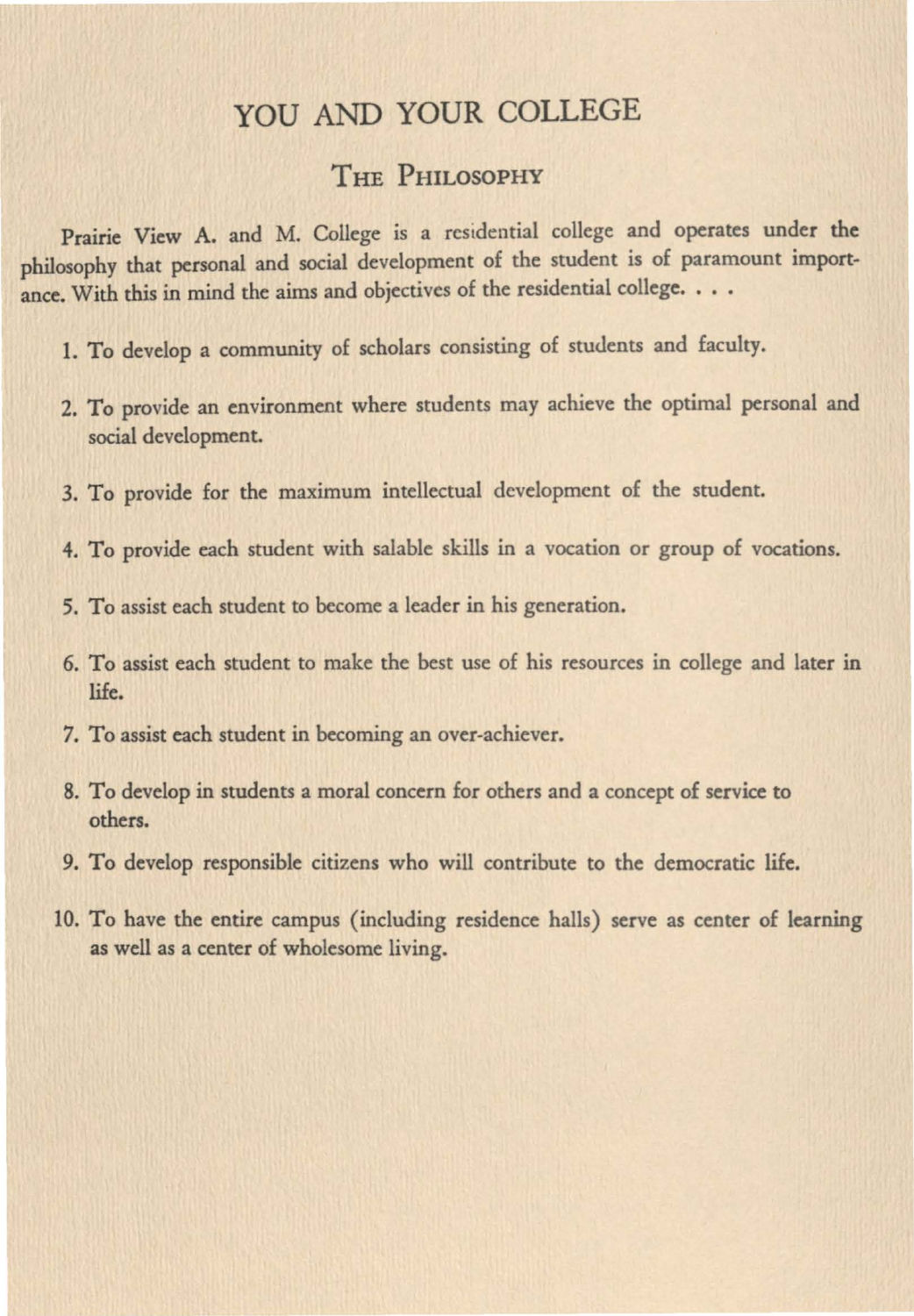### PROGRAM

*Presiding:* GWENDOLYN WOOTEN President, Women's Council

PRELUDE

INVOCATION . . . . . . . . . . . . . . . . . . . . . . . . . . . . . . . . . . . . . . . . . . . . . . . HAROLD J. HAYNES English Major, Student National Education Association

MUSICAL SELECTION .. ... .. . ................... . . ....... .. .. Music Department

INTRODUCTION OF PARTICIPANTS OF MISS PRAIRIE VIEW PAGEANT **SHIRLEY REED** Member, Women's Council

MUSICAL SELECTION . . . . . . . . . . . . .......................... Music Department

INTRODUCTION OF SPEAKER ... . . .. .. . .. . .. .. . . .. .. ... .. .. . . CHARLES **BRYANT**  President, Student **Government Association** 

ADDRESS: "When Preparation Meets Opportunity"................ DR. A. I. THOMAS President, Prairie **View A.** and M. College

ALMA MATER: "Dear Prairie View"

BENEDICTION .... .. ...... ..... .. .. . . ... .. ...... THE REVEREND W. VAN JoHNSON Dean of the Chapel, Prairie View A. and M. College

Ushers for the President's Convocation are members of the

*/unior Fellow Organization*